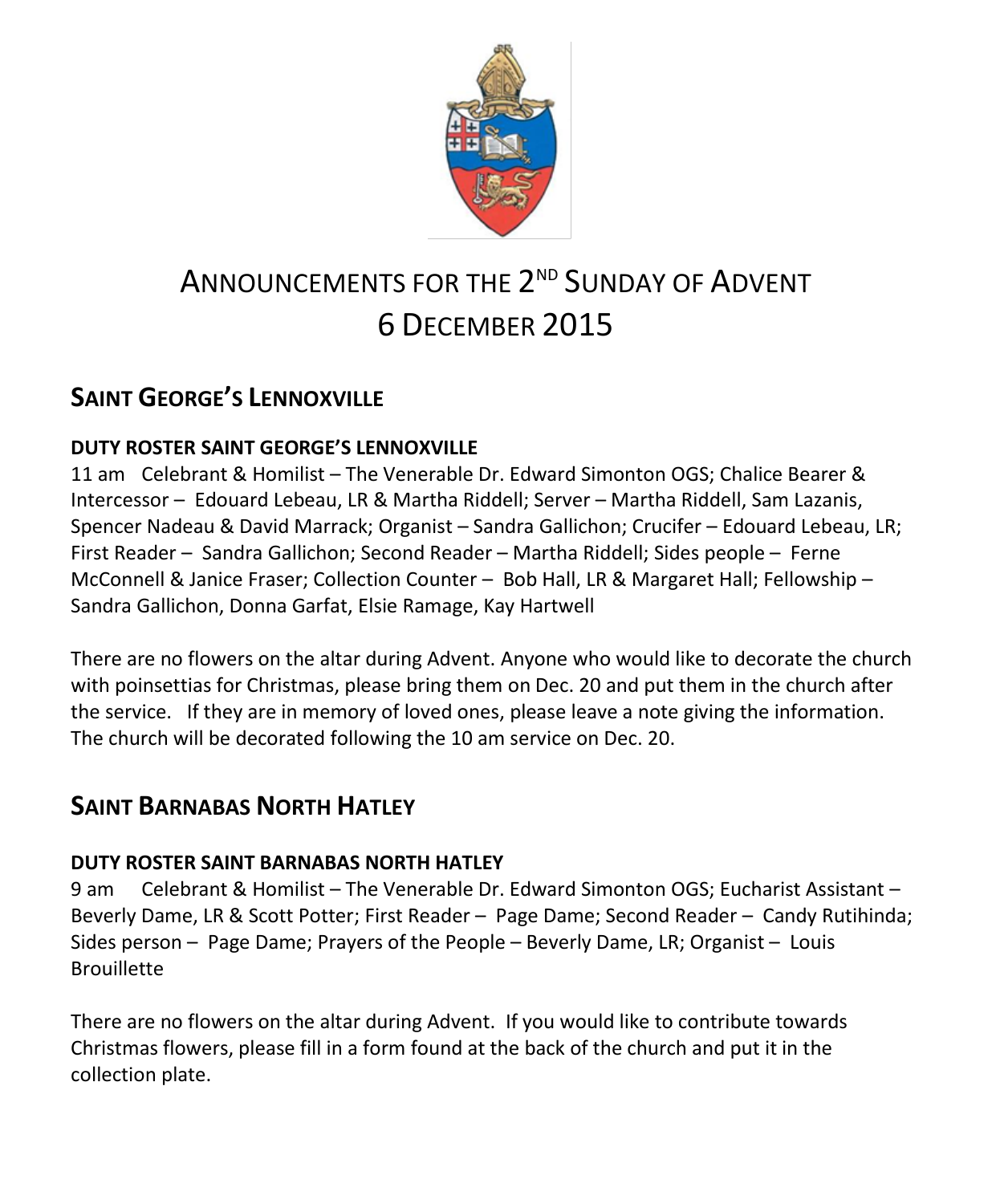## ON THIS WEEK

### **COUNTRY GOSPEL HOUR – DANVILLE - TODAY**

TODAY: Country Gospel Hour in Danville on Sunday, December 6 at 2 pm. Join "Dave and the Wranglers" for country gospel and bluegrass music on a Christmas theme. The "messy church" children of Danville will be putting on a short play in place of the speakers this month, and Christmas cookies and other goodies will be served in the hall following the service. **All of the offerings collected at this service will be contributed to the Deanery Refugee Fund.** Please come and be joyful and generous! Please contact Lay Reader, Marilyn Mastine, for more information about this event at [m.mastine@hotmail.com](https://webmail.ubishops.ca/owa/redir.aspx?SURL=5-WNDTNqqovtrmhweQPpf7ZEN-DQWk6C7Qe22IRLtOK2ZjG15PDSCG0AYQBpAGwAdABvADoAbQAuAG0AYQBzAHQAaQBuAGUAQABoAG8AdABtAGEAaQBsAC4AYwBvAG0A&URL=mailto%3am.mastine%40hotmail.com)

### **EVENING ACW - LENNOXVILLE**

Meets Wednesday, December 9 at 6 pm at Trudy Vance's home. Bring a 49 cent gift and some finger foods or Christmas baking.

### **HUGS FOR MENTAL HEALTH ESTRIE – NORTH HATLEY**

St. Barnabas, North Hatley will be collecting warm winter necessities for Mental Health Estrie (men). HUGS: H – hats, U – underwear (long johns), G – gloves/mitts, S – socks (heavy winter). Monetary donations accepted. A box will be in the undercoft for the month of November.

### **ST FRANCIS MANOR - LENNOXVILLE**

There will be an Eucharist service at the St. Francis Manor on Friday, December 11 at 10 am. All welcome.

### **CORPORATION – LENNOXVILLE**

Meets Thursday, December 10 at 7 pm in the Choir Room.

### **DR. WHO SOCIETY – LENNOXVILLE**

Meets Tuesdays from 7 – 10 pm in the Main Hall at St. George's Lennoxville.

### SERVICES THIS WEEK

| <b>TODAY</b>       | <b>9 AM</b> | <b>HOLY EUCHARIST</b>     | <b>NORTH HATLEY</b> |
|--------------------|-------------|---------------------------|---------------------|
|                    | $9:15$ AM   | <b>BCP MATTINS</b>        | <b>MAGOG</b>        |
|                    | 11 AM       | <b>HOLY EUCHARIST</b>     | LENNOXVILLE         |
| <b>NEXT SUNDAY</b> | 9 AM        | <b>BCP MATTINS</b>        | <b>NORTH HATLEY</b> |
|                    | 9 AM        | <b>BAS MORNING PRAYER</b> | AYER'S CLIFF        |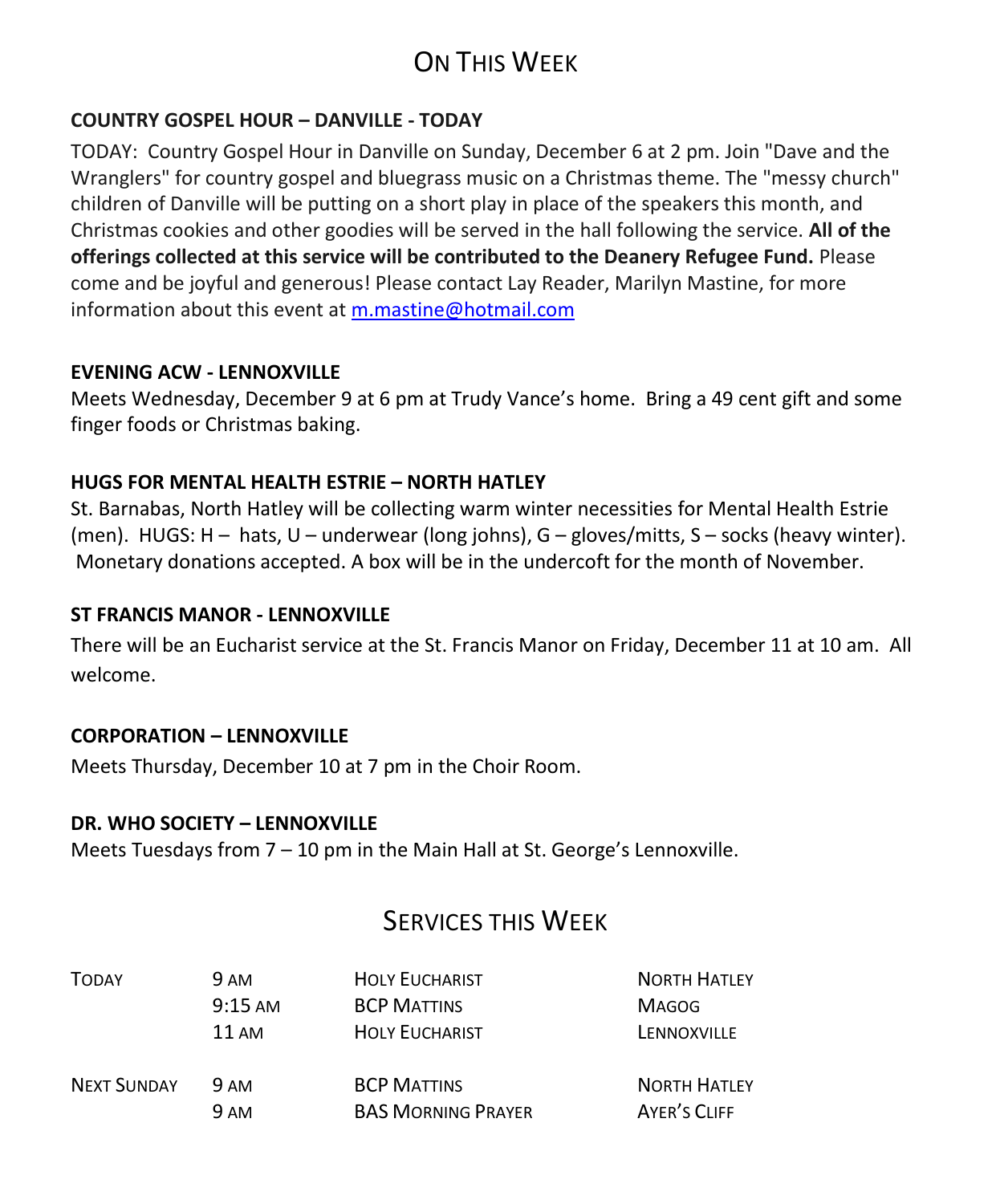| $9:15 \text{ AM}$ | <b>HOLY EUCHARIST</b>      | <b>MAGOG</b>     |
|-------------------|----------------------------|------------------|
| 11 AM             | <b>SERVICE OF THE WORD</b> | LENNOXVILLE      |
| $11 \text{ AM}$   | <b>BAS MORNING PRYAER</b>  | <b>COATICOOK</b> |

### DEANERY MEETINGS AT ST GEORGE'S LENNOXVILLE

### **DEANERY WORSHIP MINISTRY TEAM**

Meets Tuesday, December 8 at 10:00 – 11:00 am in the Upper Room

### **LECTIO DIVINA**

Every Tuesday from 9 – 9:55 am in the Upper Room, St. George's Lennoxville.

### **PASTORAL MINISTRY**

Meets Wednesday, December 9 starting at 6:30 pm.

### UPCOMING EVENTS

### **CANDLE LIGHT ECUMENICAL BILINGUAL SERVICE – MAGOG**

St. Luke's, Magog (120 des Pins) will be holding a Christmas Carols / Chants de Noël Candle Light Service / Cérémonie aux Chandelles on Saturday, December 19 at 4 pm.

### **LESSONS & CAROLS – NORTH HATLEY**

St. Barnabas, North Hatley will be holding a Lessons & Carols Service on Sunday, December 20 at 4 pm.

### **LESSONS & CAROLS – LENNOXVILLE**

St. Martin's, Bishops College School Chapel will be holding a Lessons & Carols Service on Thursday, December 17 at 7 pm, led by Rev'd Canon Lynn Dillabough and Rev'd Patricia Peacock.

### **GRACE CHRISTIAN HOME - HUNTINGVILLE**

There will be an Eucharist service at the Grace Christian Home on Friday, December 18 at 10 am. All welcome.

### **CHRISTMAS EVE SERVICES**

| St. Stephen's Coaticook    | Dec. 24 at 4 pm    |
|----------------------------|--------------------|
| St. James, Hatley          | Dec. 24 at 6 pm    |
| St. Barnabas, Milby        | Dec. 24 at 7 pm    |
| St. Luke's, Magog          | Dec. 24 at 7 pm    |
| St. George's, Ayer's Cliff | Dec. 24 at 7:30 pm |
| St. Barnabas, North Hatley | Dec. 24 at 8 pm    |